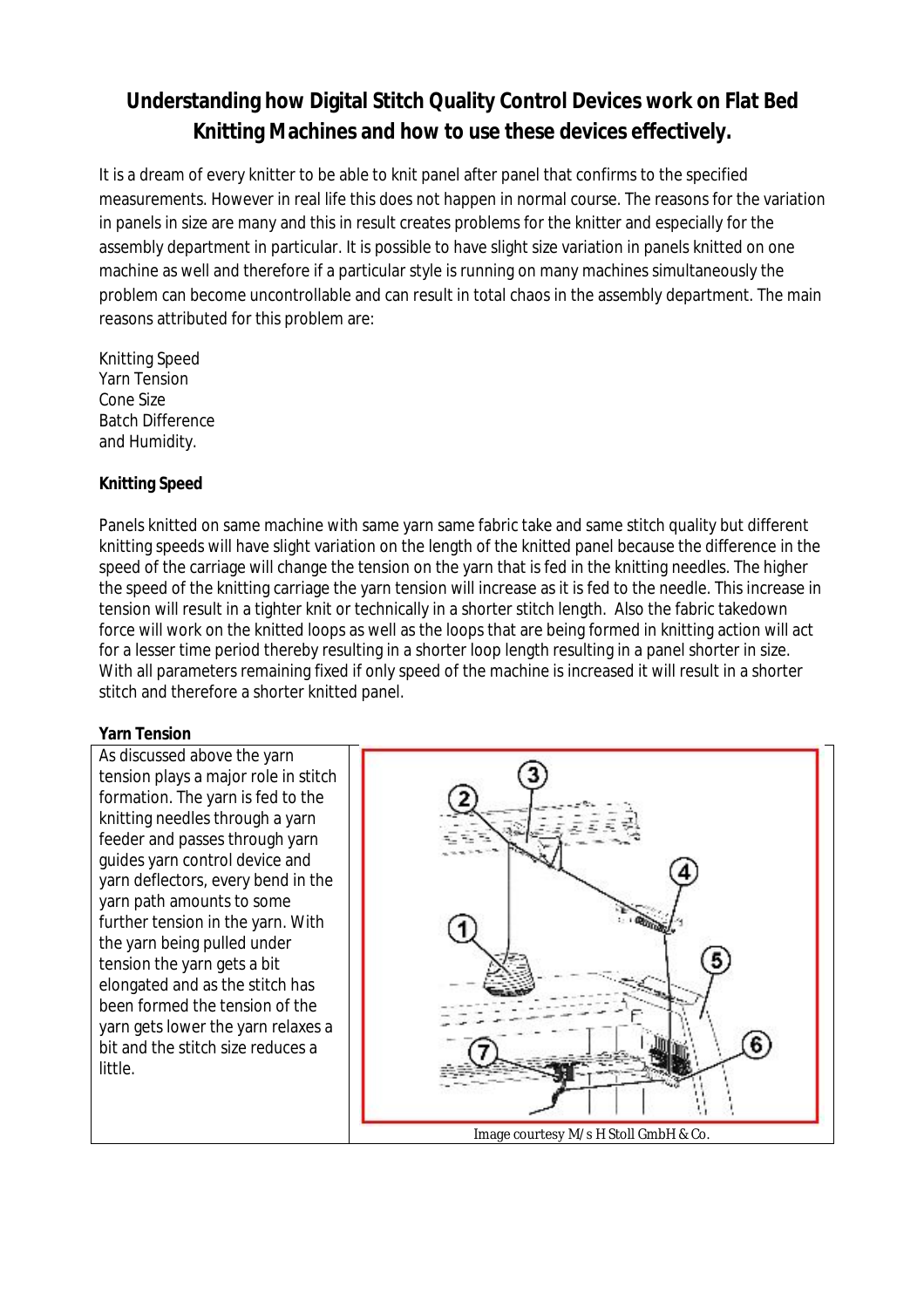The knitted loops also rob and donate some yarn to the adjacent loops to make equilibrium in the forces that form the loop. The yarn tension therefore has a direct impact on the formation of the stitch and its quality. The yarn passes through the braking disks which results in the tension in the yarn, The tension keeps on increasing with every bend in the path of the yarn before it is fed in to the needles. At the point of stitch formation a lot of yarn tension gets generated by the yarn pulling action of the needles which is still multiplied by the adjacent needles.



As the machine runs some yarn lint gets deposited on the disks which result in variation in yarn tension, resulting in reduction in yarn tension and thus results in size difference in the knitted panels. With the yarn tension increasing the loop size decreases in length and therefore the size of the knitted panel gets reduced. A simple remedy would be to keep the knitting speed as steady as possible.

#### **Cone Size**

When the spinner or the dyer is preparing yarn cones the diameter of the drum revolves at a fixed speed whereas the diameter of the cone on which it is winding the yarn as well as the weight of the cone keeps on changing as yarn is wound around it, this results in variation of tension at which the yarn is wound on the cone. The size difference results because of two reasons, due to cone size as well as due to the package density. A panel knitted from more densely wound cone will result in shorter length than a panel knitted with a loosely packed cone. Even from the same cone as the cone size reduces the panel size keeps on reducing as tension changes. A simple remedy to this problem would be to make sure the cones are not wound too tightly.

## **Batch Difference**

The batch difference can make a lot of variation in panel sizes and as this is an area where a knitter can hardly take any corrective methods but for correcting the stitch length which is not an easy process. Simple remedy for this problem would be to treat the different batches differently.

## **Humidity**

Humidity in the workplace also plays a vital role in change in the size of knitted panels as yarns behave differently with change in humidity in the work place. As the humidity increases the natural fibres which are hydrophilic in nature absorb moisture and the tension on the yarn due to the twist and winding gets reduced a bit resulting in a lengthier panel.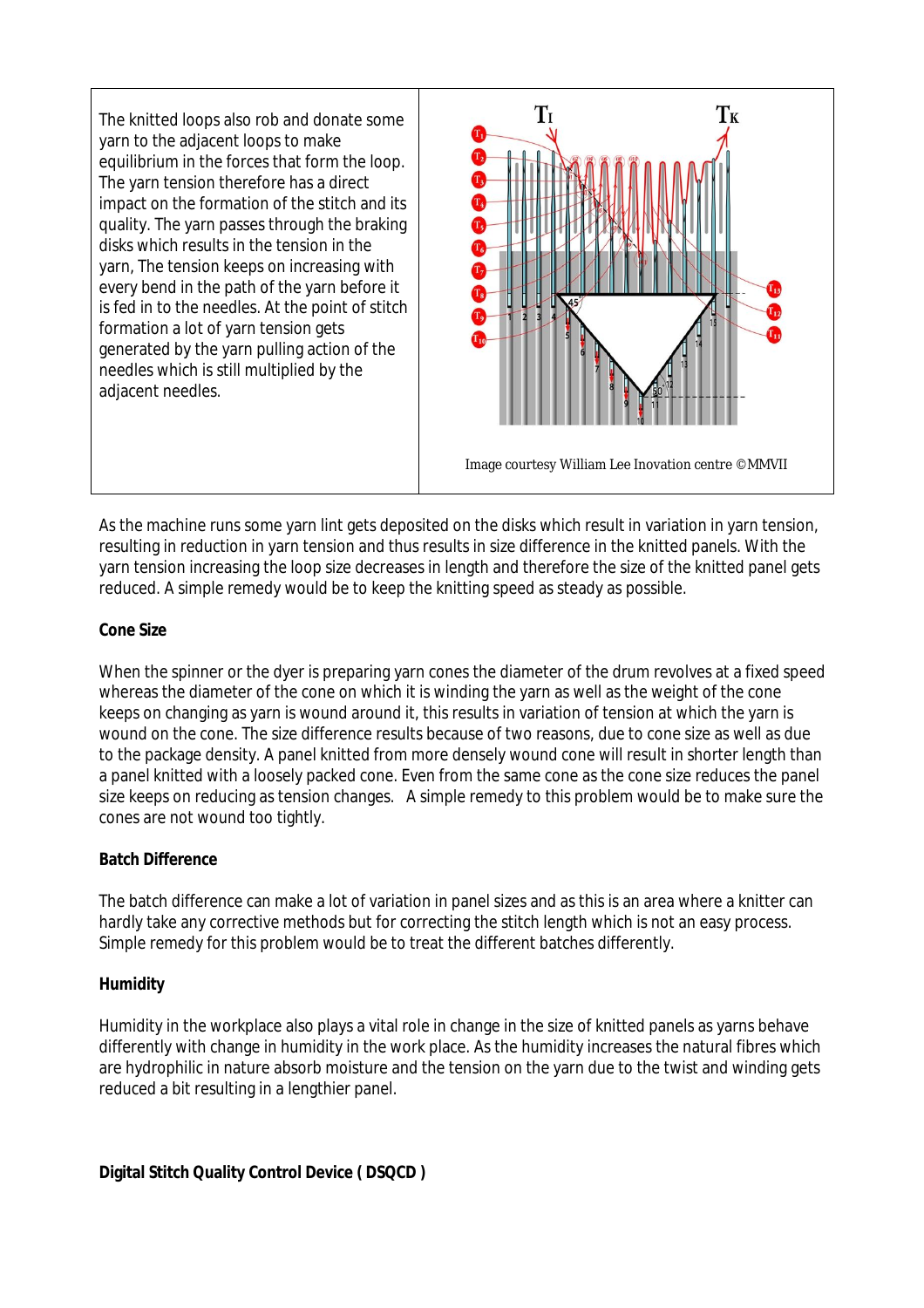The above mentioned reasons cause variation in panel size on the same machine and with all other parameters remaining constant. A simple solution of these problems is to use a Digital Stitch Quality Control Device on flat bed knitting machines. But before one start to use this device it is important to understand how these devices actually work. Generally speaking these devices keep measuring the yarn consumption by the machine course by course and when these devices notice any change in the yarn consumption the device takes corrective measures and adjusts the stitch quality settings to ensure uniform yarn consumption and therefore knitting panels with same size as desired. It shall be noted here that these devices measure the yarn consumption course by course and therefore the machines shall be programmed to a definite loop length and not a stitch quality value.

The common mistake in understanding the use of such devices is the knitter tries to use such a device but does not provide the necessarily required parameters to the machine and therefore does not achieve the desired results. For example many a knitters believe the Stitch Quality values are definitive stitch quality measure which is not correct. It varies from machine to machine and in fact it may not be the same for different systems on the same machine. The stitch quality on a knitting machine is set by a stitch quality step motor and the Stitch Quality values like 12.0, 12.1 12.2 … etc are the steps of succession by which the motor turns around it axis. At a value of let us say 12.0 the motor turns N degrees or radians, at 12.1 it will turn one step more, and it depends on the step motor how much more it will turn. The rotary motion of the motor is transformed to linear movement by help of a rack and pinion. To ensure the stitch quality does not alter during the course of knitting, the motors are equipped with breaks and on reversal of the carriage the motor releases the break, turns as per the instruction received from the machine CPU through relevant interface and applies breaks again before the carriage re-enters the knitting area.

The Needle stitch quality value however does not set a particular loop length, but any loop length. In order to get same loop length at same Needle stitch quality value the machine needs to be calibrated. A Digital Stitch Quality Control Device helps a knitter in calibrating all the systems to a particular loop length. While calibrating the machine with such a device one has to check the default parameters carefully. The standard correction value or maximum allowable yarn error by default for most of the Digital Stitch Quality Control Devices is 5% which means that DSQCD will ignore any variation up to 5 % in the yarn consumption during knitting. This value has to be readjusted to 1% and make DSQCD to work to 1% accuracy. With 5% accuracy if one is knitting a panel which is 50 Centimetres long, one can expect an undetected variation of up to 2.5 Centimetres, and on standard full size sweater where the length is 70 Centimetres the undetected error can be as much as 3.5 Centimetres which is way beyond the tolerance limit offered by any customer. Therefore it is important to set the DSQCD or a similar device to the desired level of correction.

Once a machine or number of machines are set to the desired level of correction, it still does not ensure that all the panels knitted on the machine will have same measurements, this correction will remove only the cause of variation set by the Stitch Quality Mechanism of the machine/machines. However in the beginning of this paper we discussed five more causes which can give variable results. The Dr. Deaming PDCA cycle will provide us solution from this problem, once the machine / machines are calibrated and are put to knit, in order to achieve the desired results first the machines must be fed with the stitch length in mm for stitch quality and not mere Stitch Quality values. When we let the machine work on stitch loop length in mm we equip the machine to keep on measuring the yarn consumption according to the number of needles being knitted and confine the machine to same loop length and yarn consumption.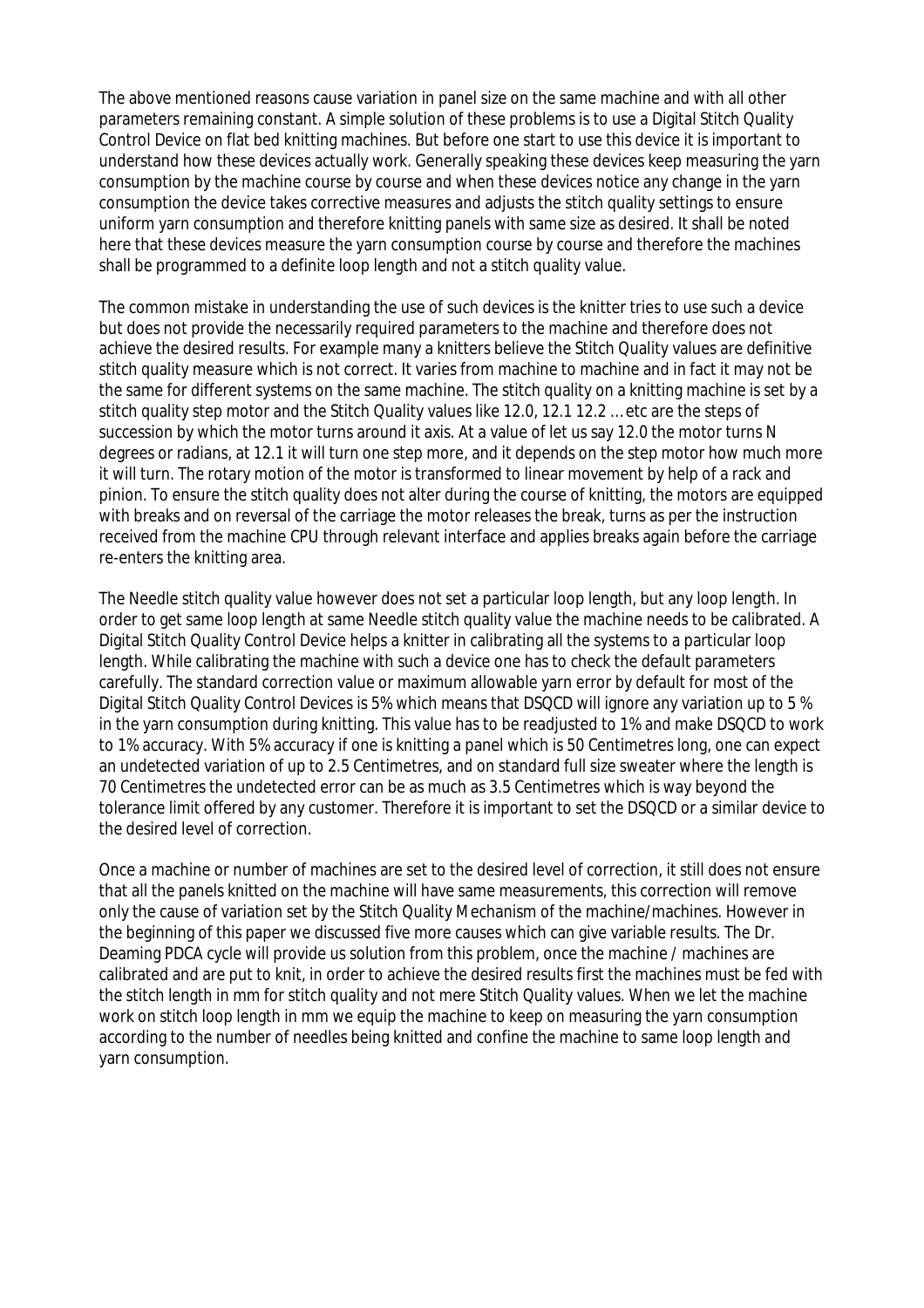

The third part of the cycle is check, therefore the machine has to be configured to make necessary checks and reset the machine to achieve the correct results. Once the machine is configured to check panels which is necessary as the working conditions keep on changing especially the cone size, the change of cones therefore the correction values need updating and for this the machine and the device has to be configured otherwise the machine will continue to knit with the preset stitch quality and will not make any change that is required due to the change in the working conditions as mentioned earlier. A machine that is set to make necessary changes continues with the forth part of the Deaming Cycle by using Act and completes the cycle.